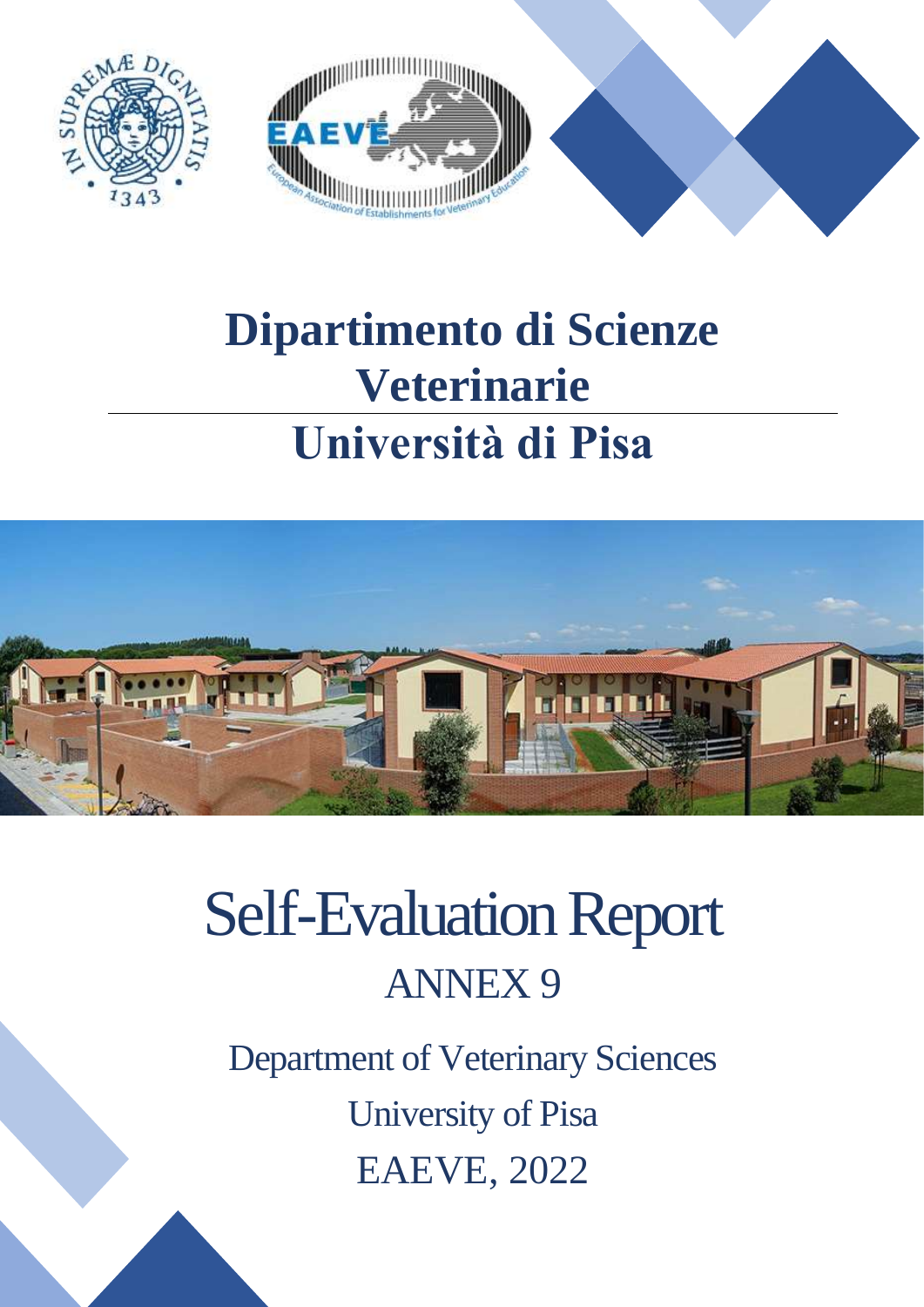Annex 9. Post-exam questionnaire results, December 2021

### Risultati della sperimentazione di questionario post-esame

Relazione preparata dalla sottocommissione della Commissione Didattica di Ateneo il 4 ottobre 2021 La sperimentazione si è svolta dal 03/06/2019 al 30/05/2020. Gli studenti dei corsi di studio partecipanti alla sperimentazione dopo il superamento di ciascun esame hanno ricevuto una mail che li invitava a compilare il relativo questionario post-esame; la compilazione, rigorosamente anonima, era facoltativa.

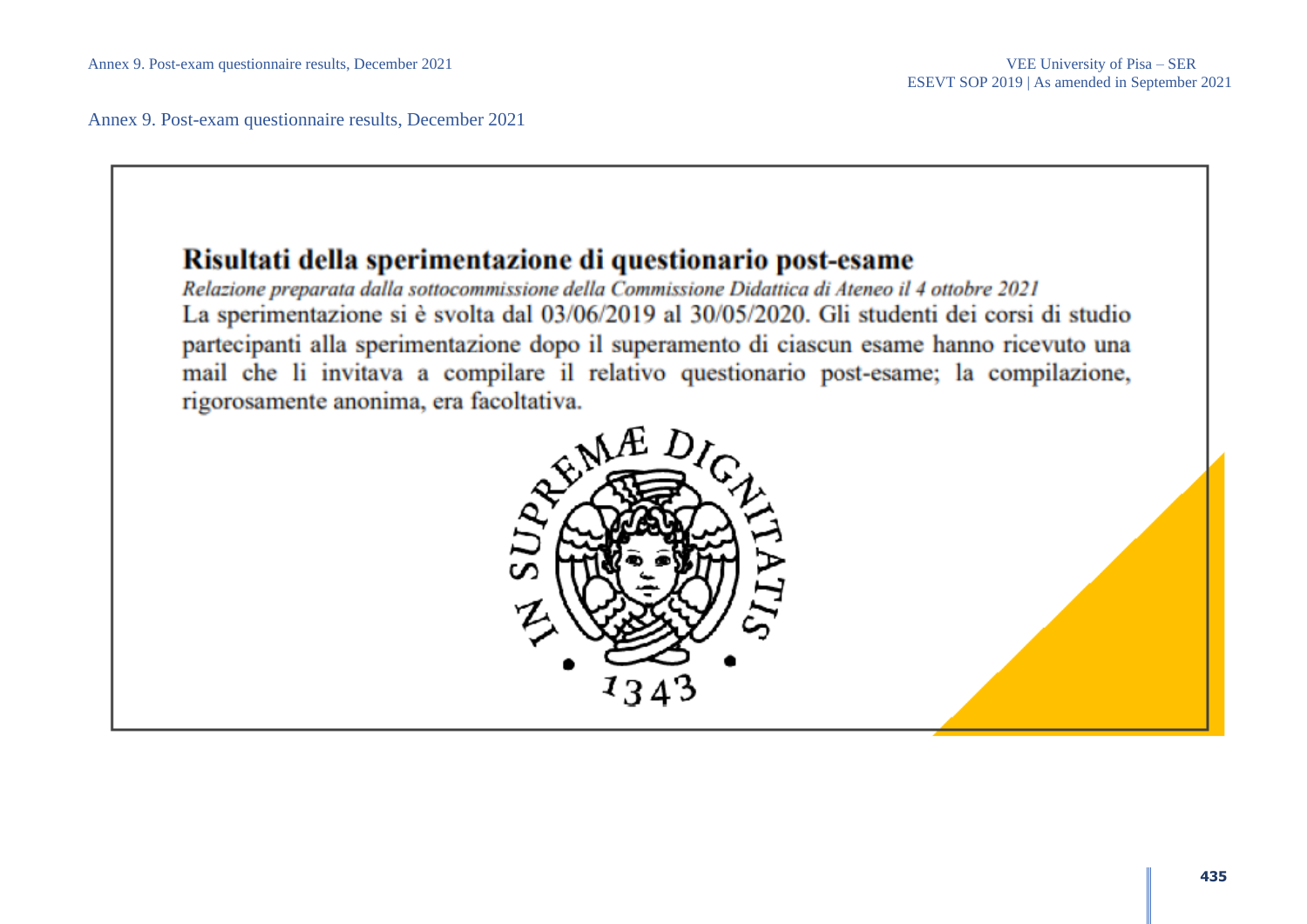### **Medicina veterinaria** 513 risposte/1408 esami (36%)

D1. Prima di sostenere l'esame eri a conoscenza delle regole riguardanti lo svolgimento delle prove di esame come stabilite dal Regolamento Didattico di Ateneo e riassunte al seguentelink?

| attribute 3. cds codice          | <b>VET-LM5</b> |
|----------------------------------|----------------|
| altribule 5, insegnamento codice | (Tullo)        |
| Etichette di riga                | D <sub>1</sub> |
| 4 Decisamente sì                 | 61,40%         |
| 3 Più sì che no                  | 28,85%         |
| 2 Più no che sì                  | 6,63%          |
| 1 Decisamente no                 | 3.12%          |
| <b>Totale complessivo</b>        | 100,00%        |

### **Ateneo** 12.286 risposte/38.411 esami (32%)

| <b>Risposte a D1</b> | %    |
|----------------------|------|
| (4) Decisamente si   | 60.1 |
| (3) Più si che no    | 30.4 |
| (2) Più no che si    | 6.7  |
| (1) Decisamente no   | 2.8  |
| Valore medio         | 3.48 |
| Deviazione standard  | 0.74 |

Tabella 5: Distribuzione percentuale complessiva delle risposte alla domanda DI



Figura 4: Distribuzione percentuale complessiva delle risposte alla domanda D1



Totale

|  | 3 Più si che no |  |  |
|--|-----------------|--|--|
|  |                 |  |  |
|  |                 |  |  |

# 4 Decisamente si

- 2 Più no che sì
- · 1 Decisamente no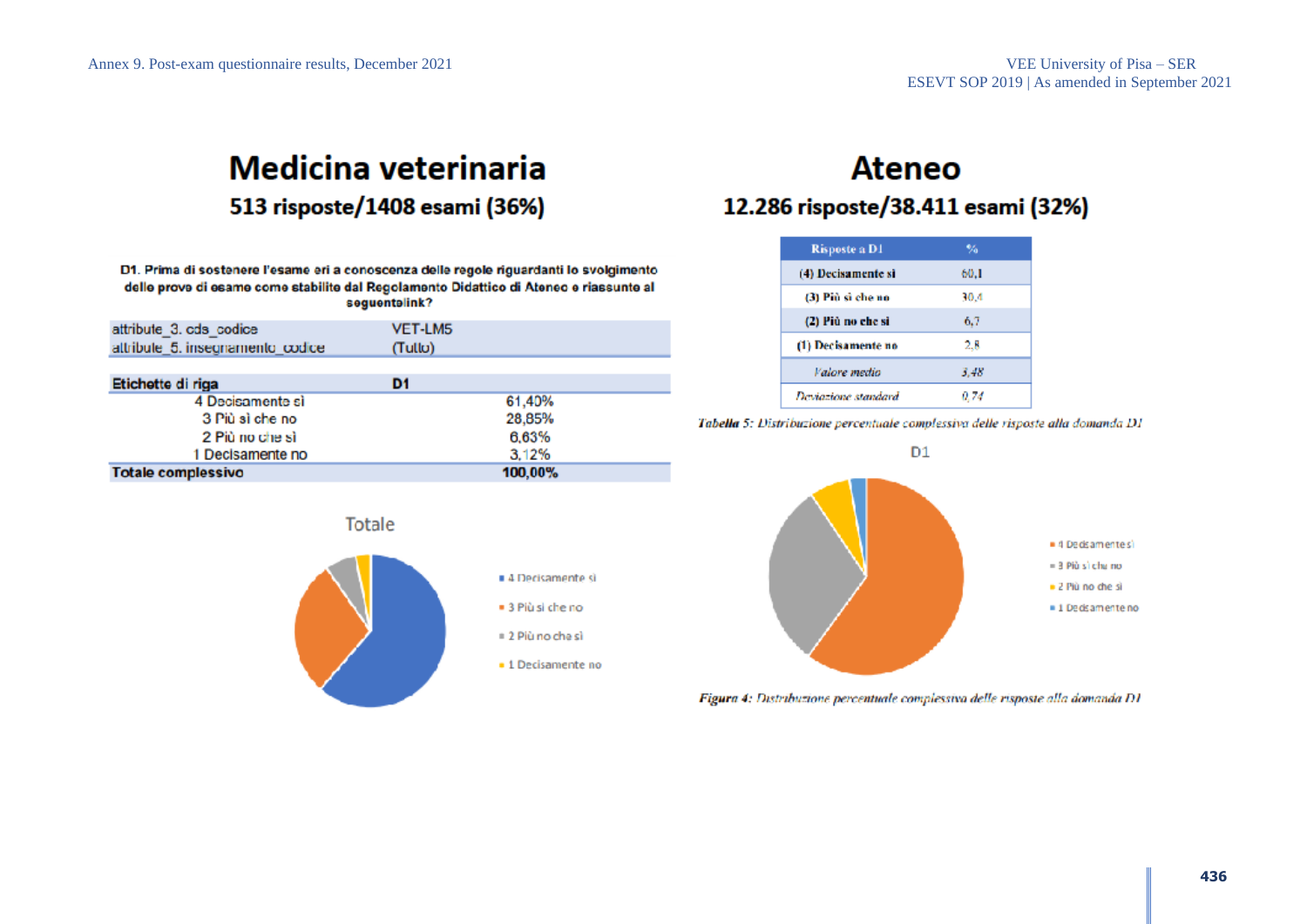|  |  |  | D2. La mia presenza alle lezioni è stata: |  |  |  |  |
|--|--|--|-------------------------------------------|--|--|--|--|
|--|--|--|-------------------------------------------|--|--|--|--|

| attribute 3 cds codice<br>attribute 5. insegnamento codice | VET-LM5<br>(Tutto) |
|------------------------------------------------------------|--------------------|
|                                                            |                    |
|                                                            |                    |

| Etichette di riga   | D2      |
|---------------------|---------|
| Inferiore al 25%    | 0.83%   |
| Fra il 25% e il 50% | 0.62%   |
| Fra il 50% e il 75% | 6.40%   |
| Oltre   75%         | 92.15%  |
| Totale complessivo  | 100.00% |





### **Ateneo**

| Risposte a D <sub>2</sub> | v.   |
|---------------------------|------|
| $(1)$ Inferiore al $25%$  | 14.2 |
| (2) Fra il 25% e il 50%   | 5.0  |
| (3) Fra il 50% e il 75%   | 11.5 |
| (4) Oltre il 75%          | 69.3 |
| Valore medio              | 3.36 |
| Deviazione standard       | 1.09 |

Tabella 7: Distribuzione percentuale complessiva delle risposte alla domanda D2

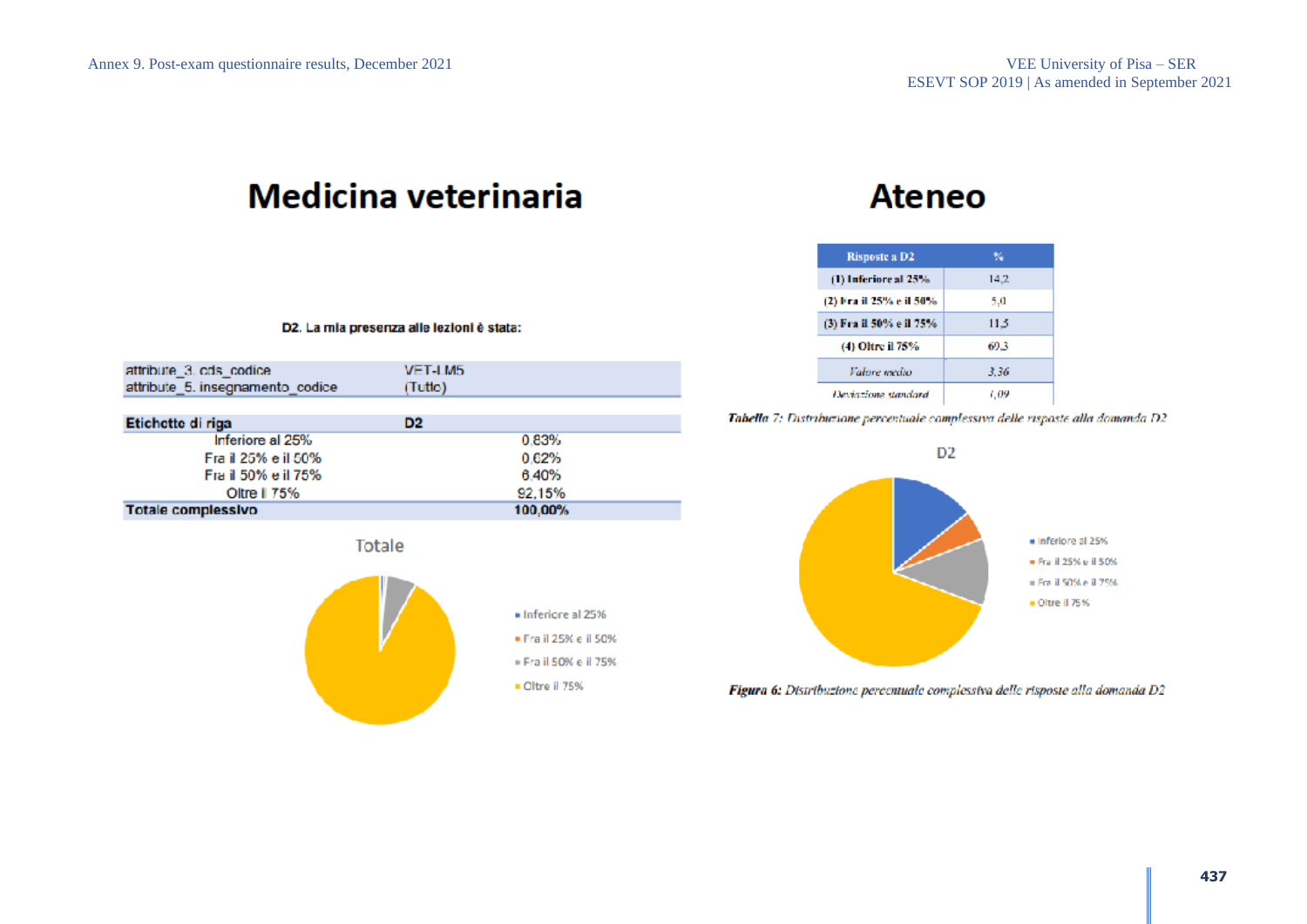D3. A quanti degli appelli (incluso questo in cui l'hai superato) a cui ti sei presentato per sostenere l'esame ti è stata valutata, positivamente o negativamente, una prova scritta, pratica od oralo?

| attribute 3 ods codice<br>attribute 5, insegnamento codice | VET-LM5<br>(Tulto)       |
|------------------------------------------------------------|--------------------------|
| Etichette di riga                                          | D3                       |
| $1-2$<br>$3-4$<br>5-6                                      | 88,44%<br>8.16%<br>0.91% |
| Più di 6                                                   | 2.49%                    |
| <b>Totale complessive</b>                                  | 100,00%                  |



 $+1-2$ 

 $-3-4$  $= 5-6$ · Più di G

### **Ateneo**

| Risposte a D3       | $\mathcal{H}_0$ |
|---------------------|-----------------|
| (1) 1-2             | 88.4            |
| $(2)$ 3-4           | 8.0             |
| $(3) 5 - 6$         | 1,4             |
| (4) Più di 6        | 22              |
| Valore medio        | 1.17            |
| Deviazione standard | 0.55            |

Tabella 10: Distribuzione percentuale complessiva delle risposte alla domanda D3



Figura 8: Distribuzione percentuale complessiva delle risposte alla domanda D3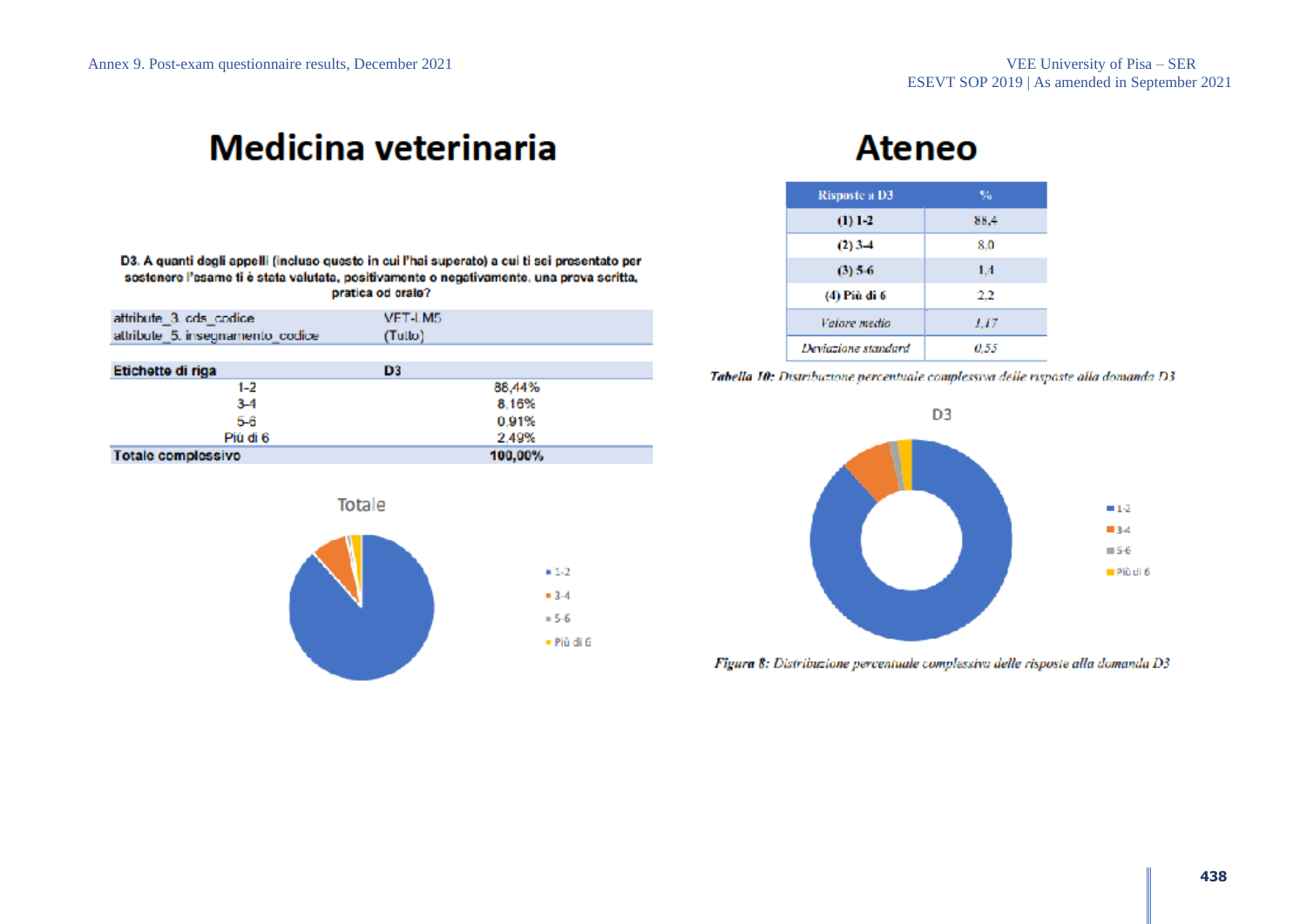**Totale complessivo** 

# **Medicina veterinaria**

D4. Ritieni che il materiale didattico indicato per la preparazione dell'esame sia risultato adeguato?

| attribute_3. cds_codice<br>attribute 5. insegnamento codice | <b>VET-LM5</b><br>(Tutto) |        |       |
|-------------------------------------------------------------|---------------------------|--------|-------|
|                                                             |                           |        |       |
| Etichette di riga                                           | D <sub>4</sub>            |        |       |
| 4 Decisamente si                                            |                           | 38,40% |       |
| 3 Più sì che no                                             |                           | 42,30% |       |
| 2 Più no che sì                                             |                           | 13,65% |       |
| 1 Decisamente no                                            |                           | 5,65%  | 19,3% |

Totale



100.00%

## **Ateneo**

| Risposte a D4       | %    |       |
|---------------------|------|-------|
| (4) Decisamente si  | 46.I |       |
| (3) Più sì che no   | 37.1 |       |
| (2) Più no che sì   | 12.0 | 16,8% |
| (1) Decisamente no  | 4,8  |       |
| Valore medio        | 3,25 |       |
| Deviazione standard | 0.84 |       |





Figura 10: Distribuzione percentuale complessiva delle risposte alla domanda D4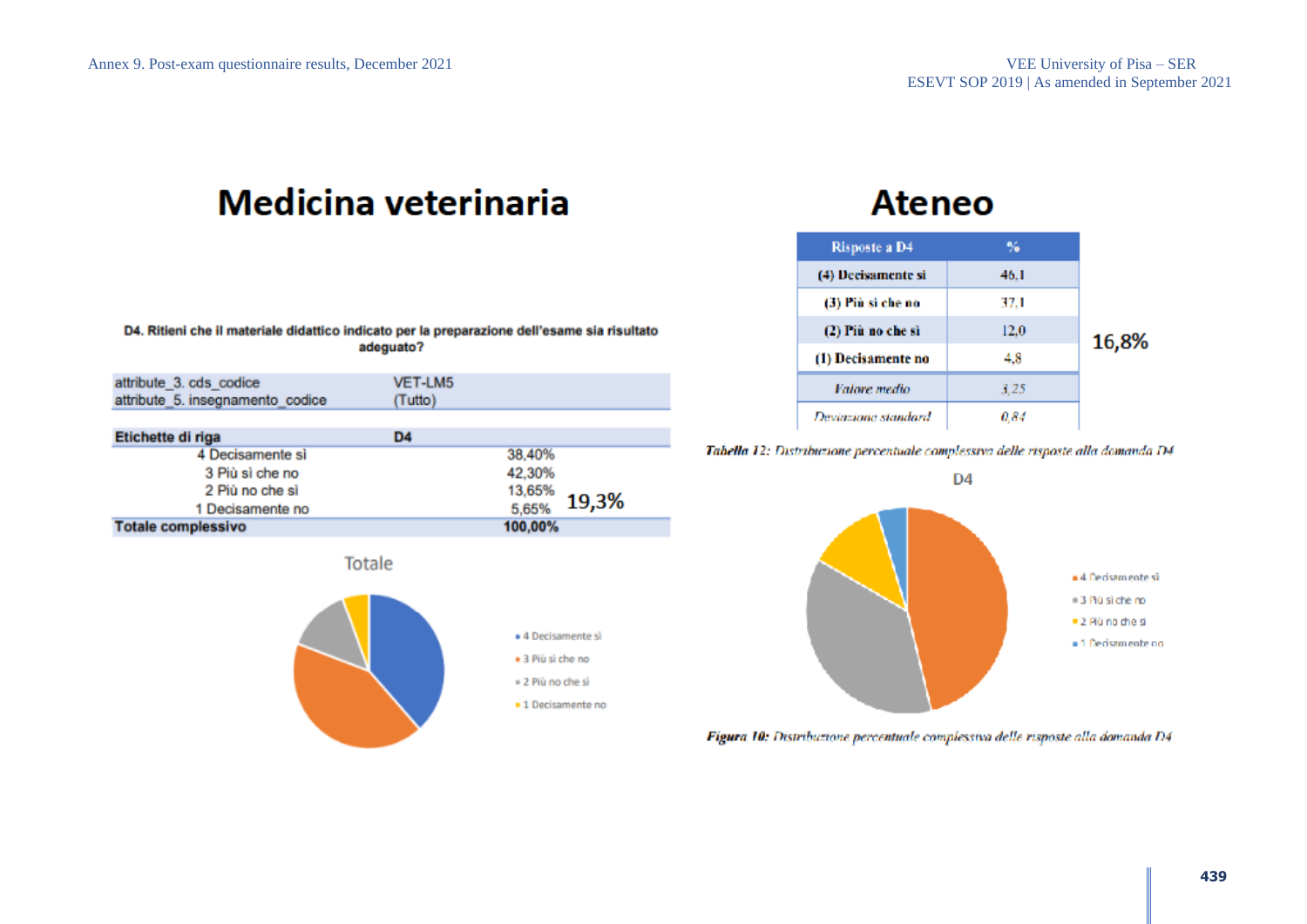#### D5. Ora che hai superato l'esame, ritieni che il carico di studio dell'insegnamento sia proporzionato ai crediti assegnati?

| attribute 3 cds codice<br>attribute 5. insegnamento codice | VET-LM5<br>(Tutto) |
|------------------------------------------------------------|--------------------|
| Etichette di riga                                          | D5                 |
| 4 Decisamente si                                           | 24,56%             |
| 3 Più si che no                                            | 44,83%             |
| 2 Più no che sì                                            | 19,69%             |
| 1 Decisamente no                                           | 10,92%             |
| Totale complessivo                                         | 100.00%            |



## **Ateneo**

| <b>Risposte a D5</b> | %     |
|----------------------|-------|
| (4) Decisamente si   | 41.5  |
| (3) Più si che no    | 37.5  |
| (2) Più no che sì    | 14.0  |
| (1) Decisamente no   | 7.0   |
| Valore medio         | 3.14  |
| Deviazione standard  | 0. SO |

#### Tabella 15: Distribuzione percentuale complessiva delle risposte alla domanda D5



Figura 12: Distribuzione percentuale complessiva delle risposte alla domanda D5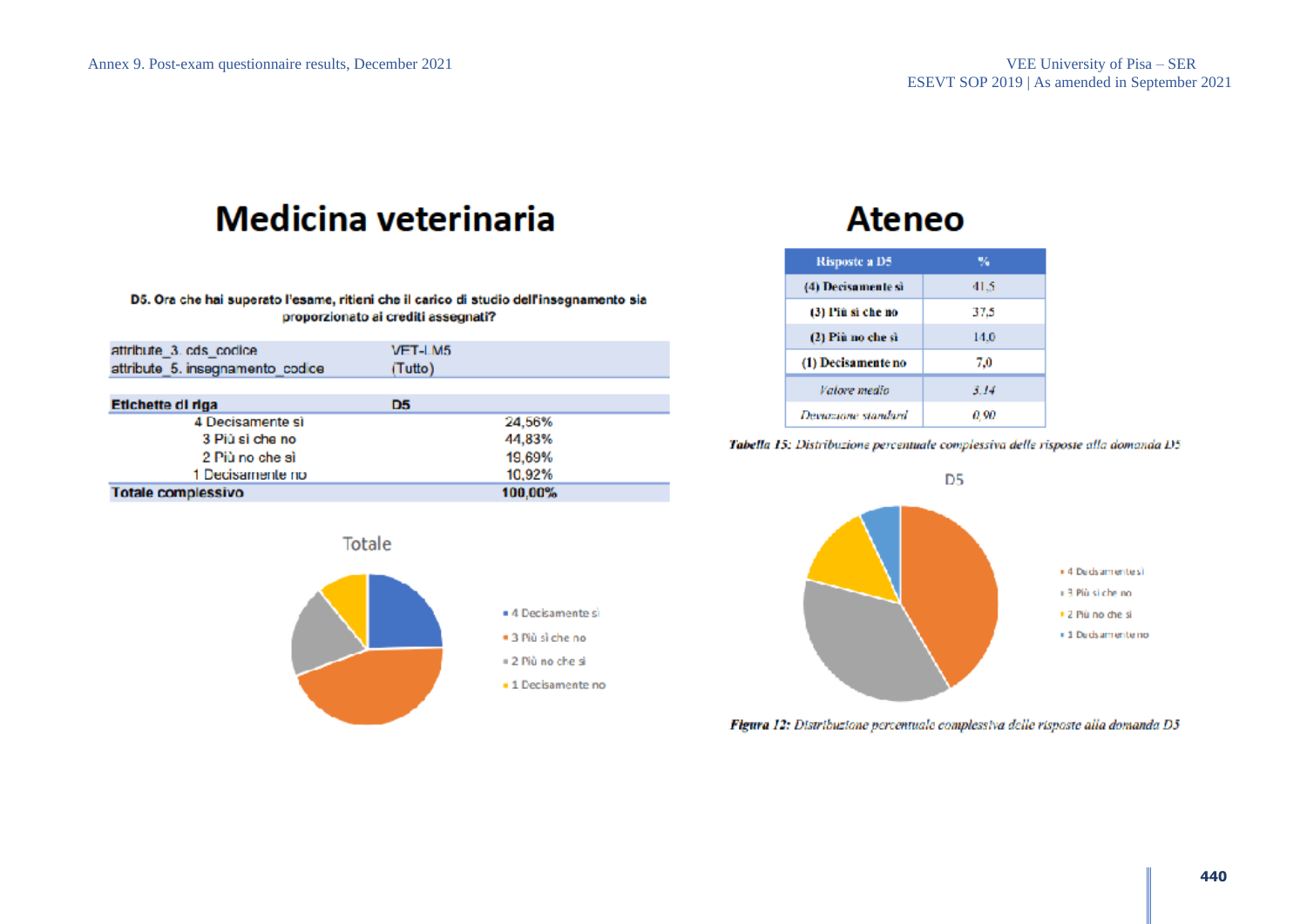#### D6. Le modalità di svolgimento dell'esame sono state coerenti con quanto indicato nel programma e comunicato dal docente?

| attribute 3. cds codice<br>attribute 5. insegnamento codice | <b>VET-LM5</b><br>(Tutto) |
|-------------------------------------------------------------|---------------------------|
|                                                             |                           |
| Etichette di riga                                           | D <sub>6</sub>            |
| 4 Decisamente sì                                            | 59.65%                    |
| 3 Più sì che no                                             | 32,94%                    |
| 2 Più no che sì                                             | 5.07%                     |
| 1 Decisamente no                                            | 2.34%                     |
| Totale complessivo                                          | 100,00%                   |



### **Ateneo**

| Risposte a D6           | ۰.   |
|-------------------------|------|
| <b>4 Decisamente si</b> | 63.5 |
| 3 Più sì che no         | 28.5 |
| 2 Più no che sì         | 5.6  |
| 1 Decisamente no        | 2.4  |
| Valore media            | 3.53 |
| Deviazione standard     | 0.71 |

#### Tabella 18: Distribuzione percentuale complessiva delle risposte alla domanda D6



Flgura 14: Distribuzione percentuale complessiva delle risposte alla domanda D6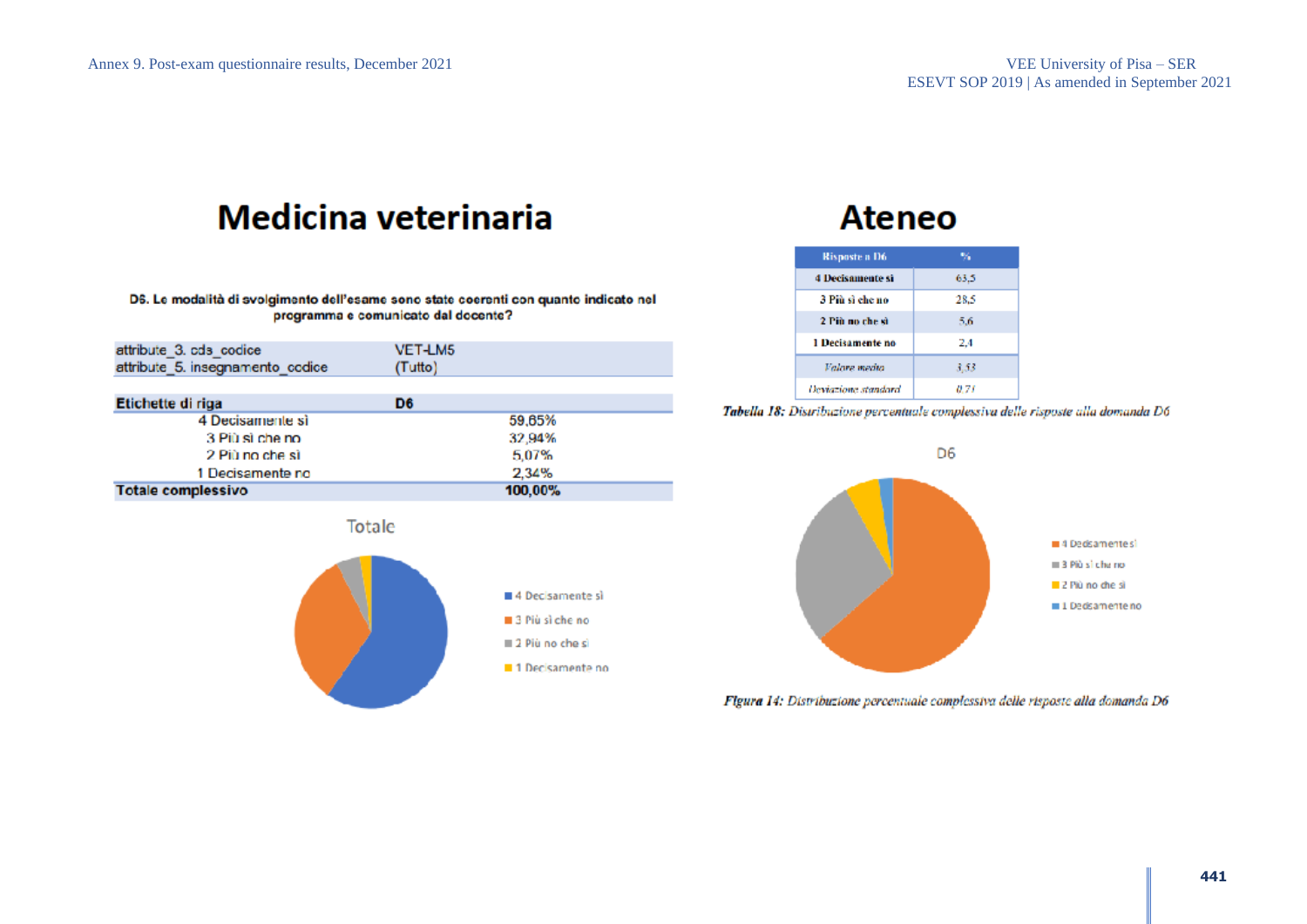D7. Nel caso l'esame comprendesse delle prove scritte e/o pratiche, ritieni che il tempo concesso per lo svolgimento di tali prove sia stato adeguato?

| attribute 3. cds codice<br>attribute 5. insegnamento codice | VET-LM5<br>(Tutto) |
|-------------------------------------------------------------|--------------------|
| Etichette di riga                                           | D7                 |
| L'esame non comprendeva prove scritte o pratiche            | 26,12%             |
| 4 Decisamente si                                            | 45.22%             |
| 3 Pù sì che no                                              | 21,05%             |
| 2 Pù no che si                                              | 4.48%              |
| 1 Decisamente no                                            | 3.12%              |
| <b>Totale complessivo</b>                                   | 100.00%            |



### **Ateneo**

| Risposte a DT                                            | 75 sul totale | % subcurred |
|----------------------------------------------------------|---------------|-------------|
| L'estate non<br>compriendeva prove<br>scribbe o pratiche | $4 - 5$       | <b>1999</b> |
| (4) Discission in the si-                                | 91.1          | 56.1        |
| [3] Più si che no-                                       | $L$ and       | 90,2        |
| [2) Più no che si                                        | $-5.1$        | 92          |
| (I) Derivatornic on                                      | 23            | 4,0         |
| <b>Fairer</b> media                                      | <b>Signal</b> | 3.39        |
| Deviations standard                                      |               | 9,82        |

Tabella 21: Distribuzione percentuale complessiva delle risposte alla domanda D7



Flgura 16: Distribuzione percentuale complessiva delle risposte alla domanda D7